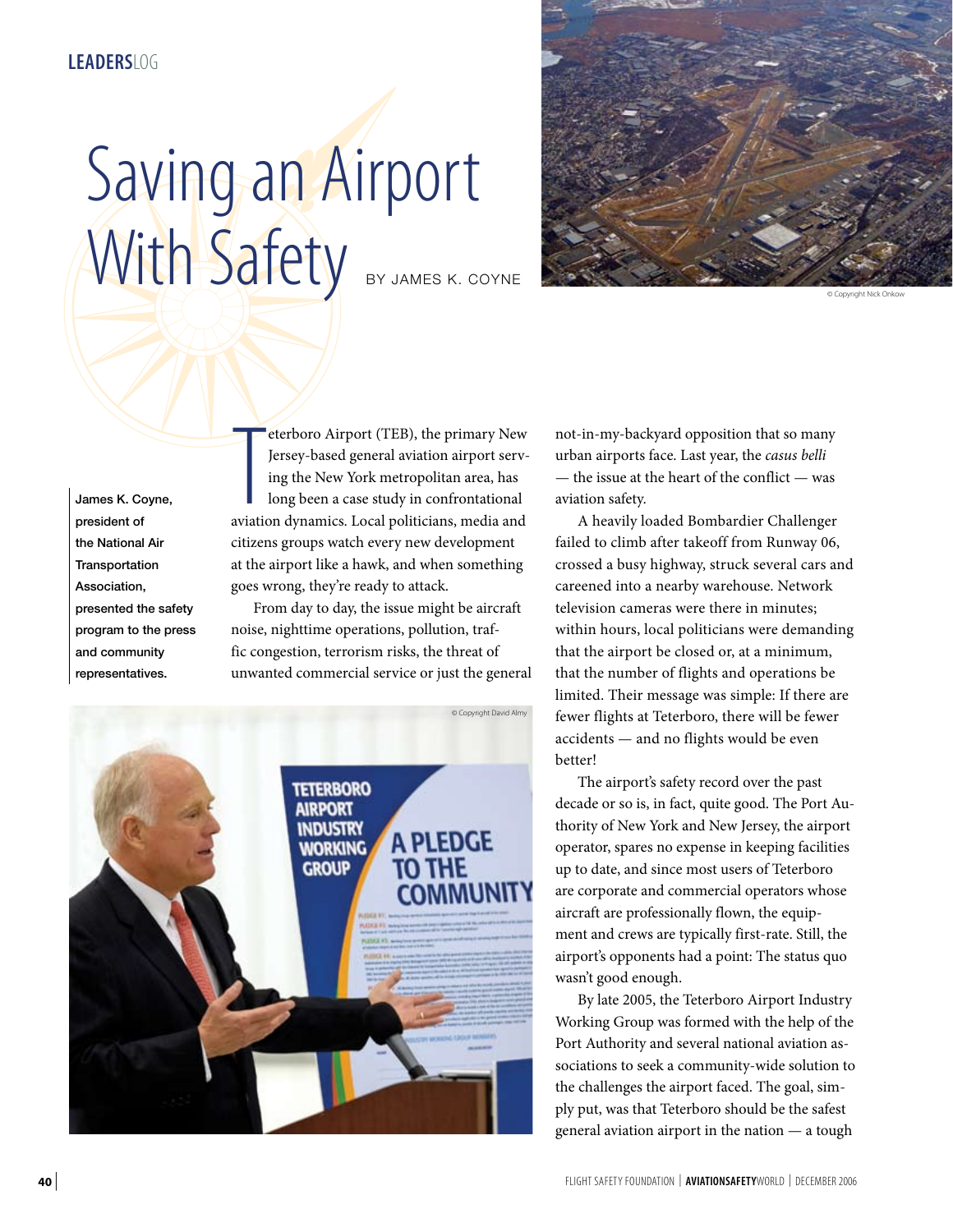goal for any airport, let alone one as complex as Teterboro.

In October 2006, airport and Port Authority officials, local politicians and representatives of the four major general aviation associations joined aircraft operators to present formal pledges to improve operations and enhance safety. No general aviation airport in the United States has ever taken such a step; time will tell if such a collaborative safety program is a model for other airports. There's no doubt, however, that a successful airport-based safety program is an essential part of Teterboro's future.

From this point on, it was declared, managing safety shall be a fundamental business goal for every business operator at Teterboro. Like any management goal, success will only come if there is commitment. Thus, the new Teterboro Safety Initiative began with the most basic demonstration of commitment that the participants can make: A promise.

Having said that, the content of the promise needed to be settled.

The participants concluded that the essential element required to improve safety was the creation of safety management systems (SMS) that all operators, including the airport itself, would implement. The airline community has long relied on such systems, and today, virtually all airlines consider them essential. But the question remained whether the hundreds of aviation businesses that want access to Teterboro could make the same kind of commitment. For big operators, like NetJets, this might not be difficult; but would smaller operators have the resources to support such a change? Anything less, it was decided, would have little effect. The group decided that a Teterboro-wide SMS was the solution.

"Raising the bar on safety" is not simple, nor is it easy. Convincing the Teterboro-based operators and other major users to "make the

A successful airportbased safety program is an essential part of Teterboro's future.

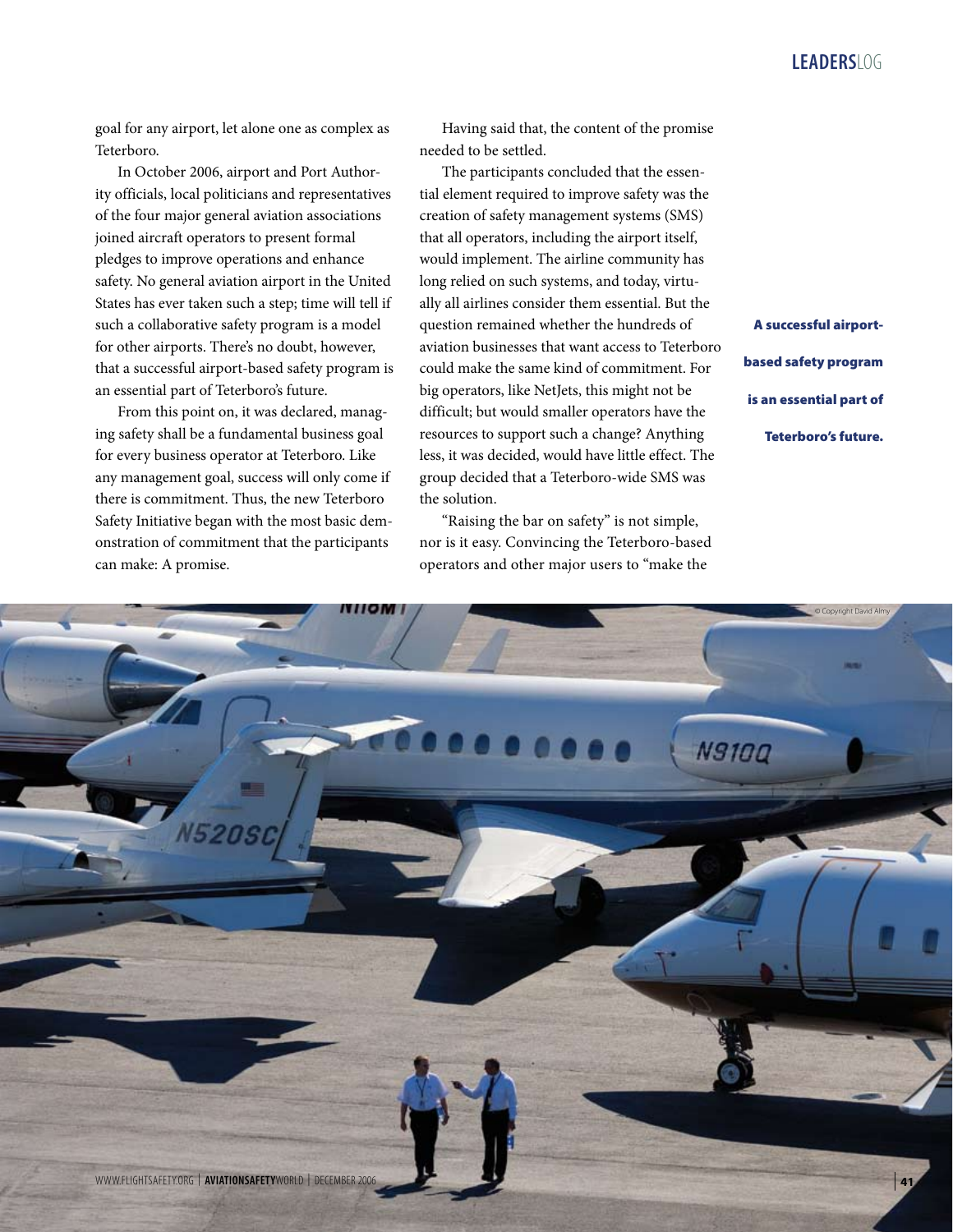

pledge" was pretty straightforward: They're easy to contact, understand the importance of the mission, and generally have both the resources to support the program and an incentive to do so. But if improvements in safety truly are to be achieved, then hundreds of other transient and occasional users of the airport will have to make the same kind of commitment. To reach them, a broader strategy was needed.

The solution was to get the working group's major members to contact more than 95 percent of Teterboro operators and persuade them to voluntarily implement an SMS that would reduce the risk of operational errors on flights to or from Teterboro. Operators who are unwilling to make this kind of commitment will be most helpful if they just stay away.

But steps such as these inevitably raise new questions: Can such a transformation in the way numerous

private and commercial operators manage safety be achieved without federal regulations forcing their hand? Would independent aviation businesses voluntarily make costly investments in safety in a real-world marketplace where competitors are less willing to meet higher standards? Can a public airport insist on superior safety procedures and still meet the "equal access" provisions of federal grant assurances? Most fundamentally, can one airport, with its unique political and operational issues, craft its own program within its community of users to improve safety and ensure its survival?

The Teterboro Safety Initiative assumed that the answer to these questions is "yes" and developed a very different framework for aviation safety advancement at a public airport, an airport that faces organized opposition to its very existence. Now, the challenge is to produce specific safety recommendations that significantly reduce the

risk of operational errors and provide meaningful mitigation of traditional airport hazards.

Adverse operational outcomes can occur in any area of activity subject to human error, on the ground or in the air. Reducing the risk of human error primarily depends on training, technological support, oversight, programmed redundancies and systemic management of human factors. The Teterboro Safety Initiative seeks to promote procedures, within companybased SMSs, that address each of these areas. Fixed base operators, charter operators and flight departments based at Teterboro have enrolled in SMS programs developed by the National Air Transportation Association (NATA) and others that recommend specific operational improvements in each of these areas. Airport officials are committed to similar reforms of their own safety management programs.